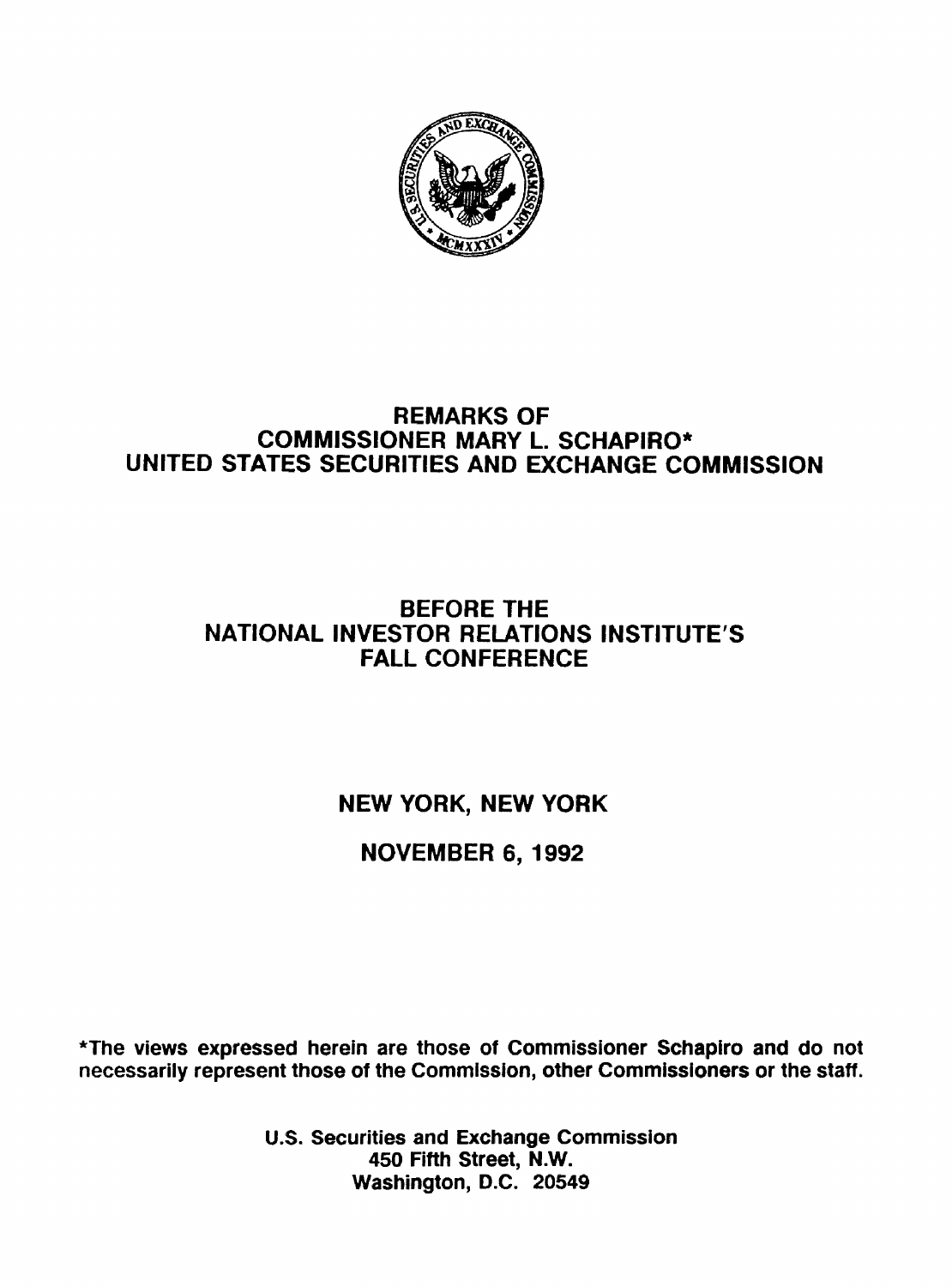Good morning. I am very happy to be with you today to speak about one of my favorite topics, the changes to and improvements in the lines of communication among shareholders, directors, and the management of our nation's corporations.

As you are no doubt aware, the Commission last month adopted significant changes to the federal rules governing the solicitation of proxies and communications among shareholders. With the exception perhaps of rules adopted in 1990 to open up the foreign and domestic private placement markets through the enactment of Rule 144A, I believe that the proxy reform and executive compensation rules adopted last month are the most important in my tenure at the Commission.

I was truly pleased by the process as well as the results in our consideration of proxy reform, which unfortunately is not always the case. I think the process merits a few comments because in many ways it was extraordinary. As you may know, the SEC staff had been looking for some time at whether changes were needed in the proxy system, in part as a result of the interest and insistence of institutional shareholders who had submitted a variety of petitions for rulemaking covering many issues.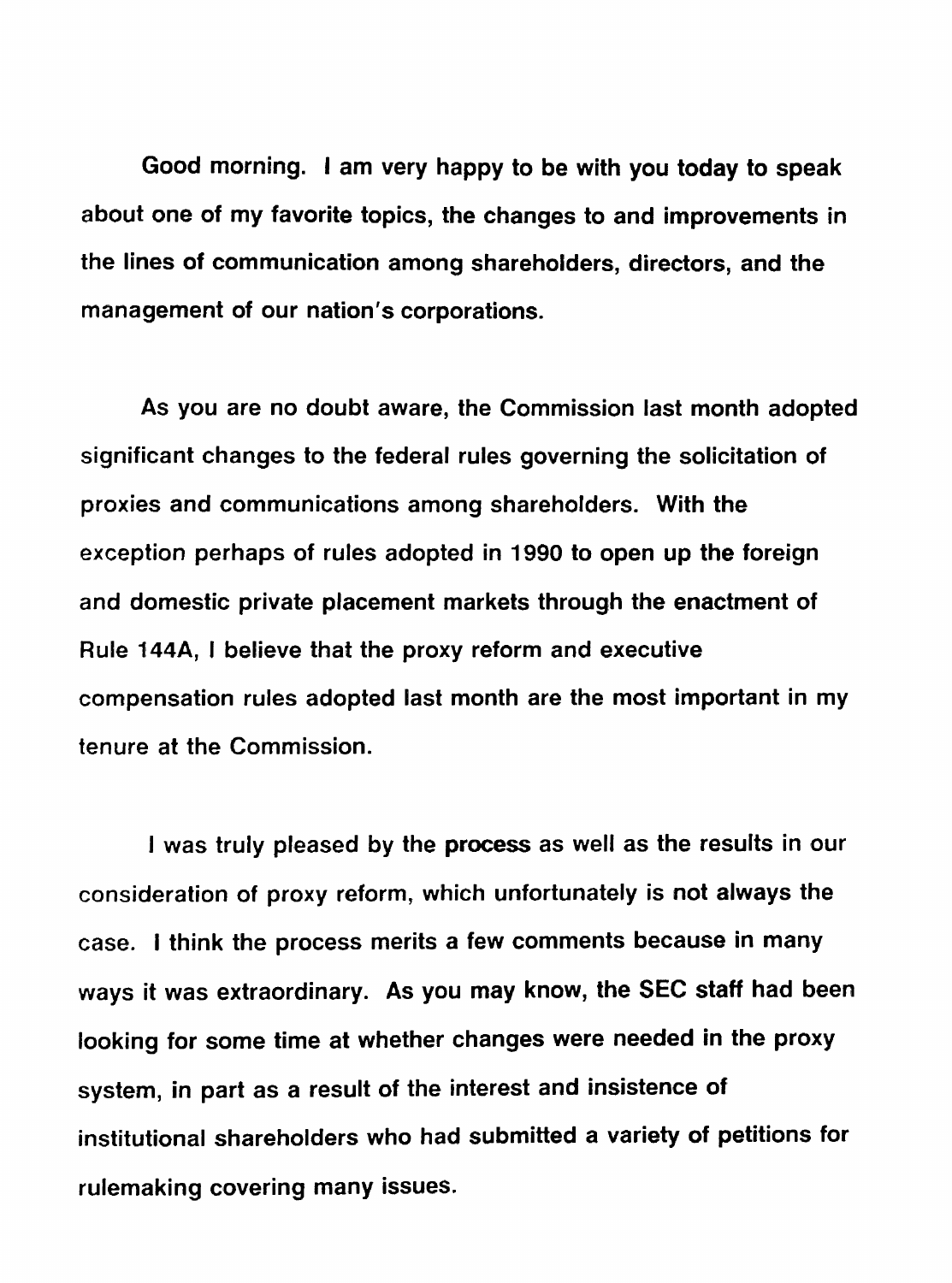There had also been, for some time, independent interest on the part of the staff and the Commission in looking at the proxy process. This was all ongoing when last year's proxy season brought us a record number of 14a-8 proposals on executive compensation - from individuals like Reverend Conti to large institutions. As a result, the Commissioners and the chairman became very involved in the resolution of those 14a-8 proposals and, as you know, we took the position that proposals concerning executive compensation no longer are to be considered "ordinary business." Because of our exposure through the 14a-8 process to the issues concerning not just levels of compensation, but more importantly the relationship between levels of pay and corporate performance, and the overall comprehensibility of pay disclosure, the Commission recognized that we needed to take a broader look at the issues. So we joined the topics of executive compensation and proxy reform into one major package. This was done not just for convenience, but because we thought the chance for real reform might only come once.

What was a little different in this rulemaking proceeding was the level of Commission involvement in the fundamental decisions as well as in the detail. Perhaps even more unusual than the collegiality was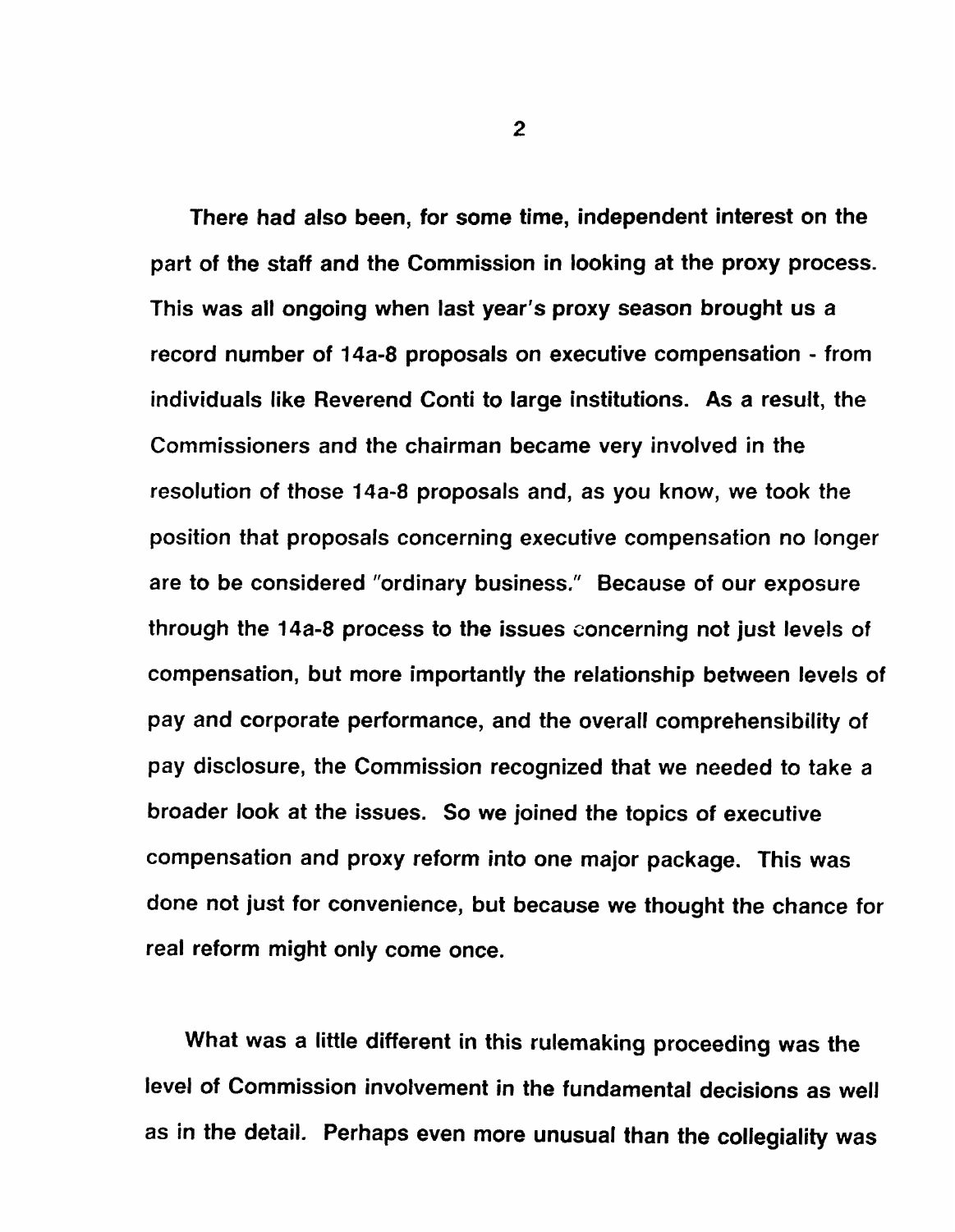the strength of the entire Commission's commitment to improving disclosure and facilitating shareholder communication. Throughout the course of the two year rulemaking the Commissioners stayed highly engaged in the process and surprisingly united in the face of intense and continuous lobbying from the business community ("if it ain't broke, don't fix it") to the large institutions and shareholder groups, which claimed we were not going nearly far enough or fast enough, to members of Congress, who pressured us to endorse a variety of legislative proposals to increase shareholder access to the proxy or to cap executive pay.

This is not to say that we did not have our differences within the agency, because we certainly did. For example, I did not agree with the announcement last February that we would examine, within 90 days, the issues of accounting for option based compensation and potential inclusion of that value as a corporate expense, despite the fact that FASB had been working on the issue for years and had been unable to agree upon a valuation method, and in light of the compelling arguments that had been made by the high-tech companies.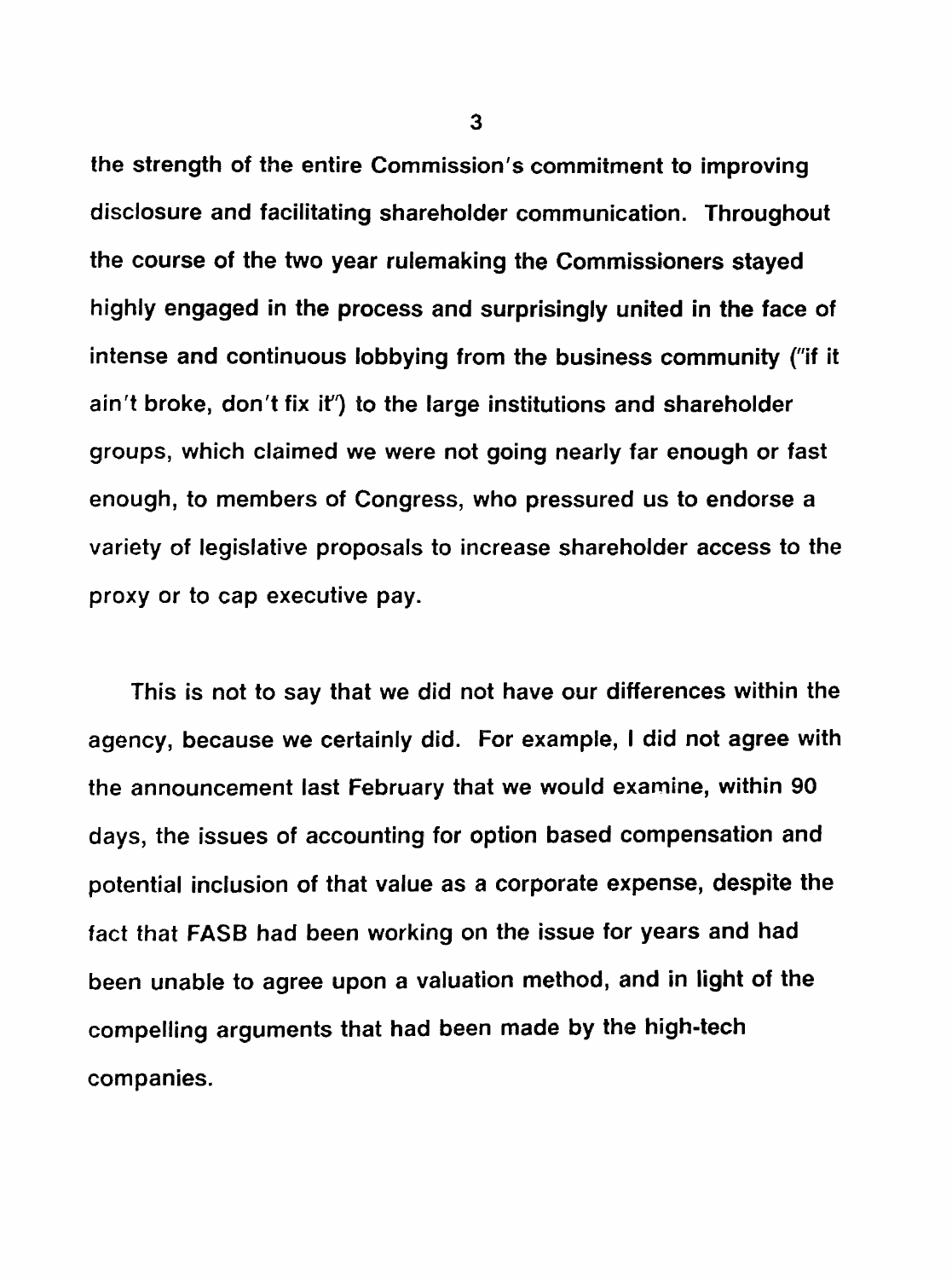Ultimately, the combined efforts of the Commissioners, the staff, and hundreds of commenters from disparate market segments, played an important role in the enactment of meaningful, fundamental reforms to the Commission's proxy and executive compensation rules. Never have I seen the various sides to such a complex issue so ably represented in their comments as was the case in these proposals.

One final note about the commenting process. Although commenters were not always united in their opinions concerning what aspects of the proposals that they liked or did not like, they were unanimous in asking the Commission to clarify and simplify the regulatory environment in which they operate. I hope, and I think, that we were responsive to those comments.

The proxy rules will make it easier for shareholders to communicate with one another, to make their opinions known to managers and their Board, and to work for change in either corporate policy or management. Our markets and investors have changed dramatically since the Commission last revised the definition of the term "solicitation" in 1956. But what has not changed over that period is the fundamental notion that the owners of a company have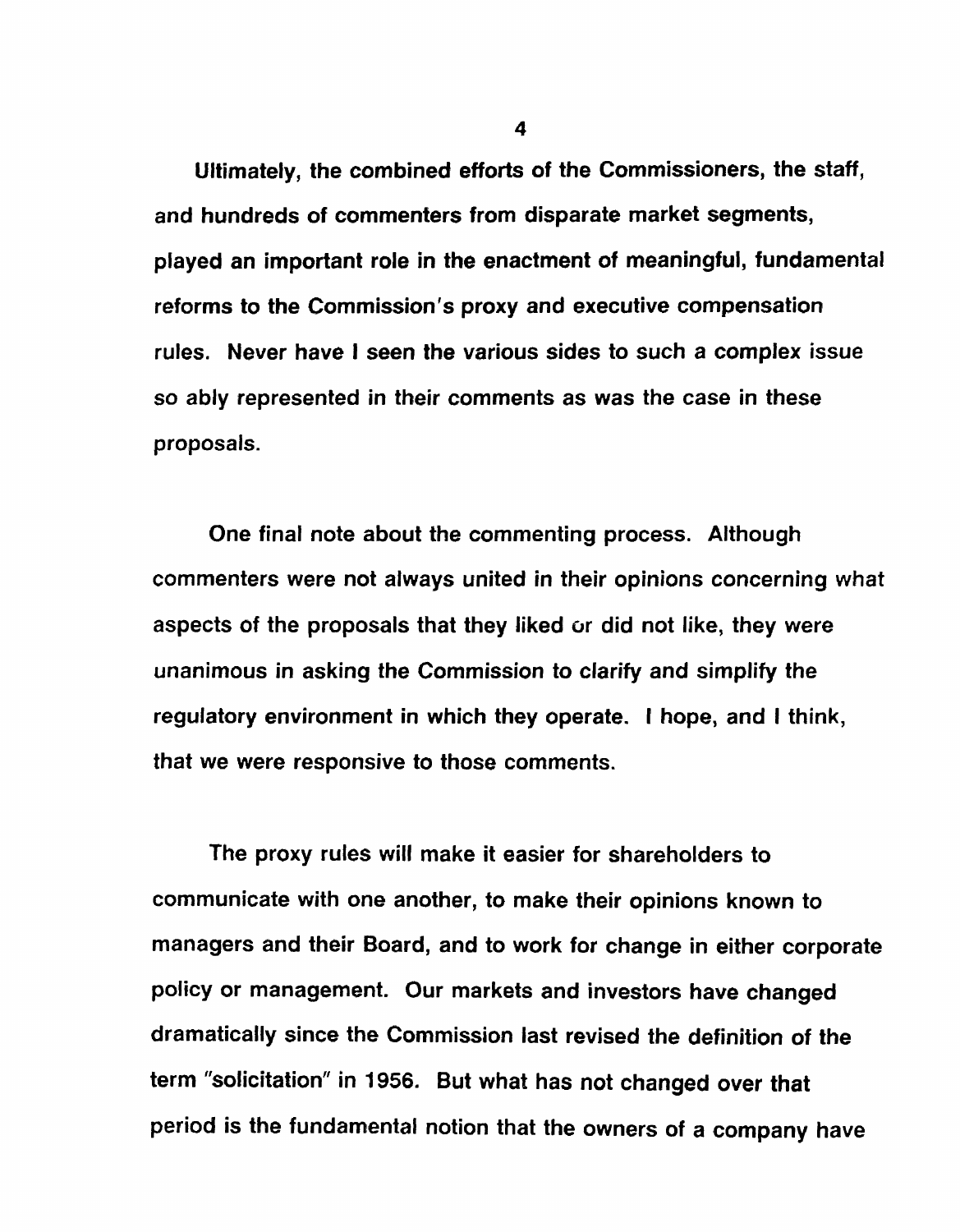the right to discuss, decide, and vote on substantive matters of importance to the corporation. The goals of the proxy amendments are to simplify regulatory requirements and remove regulatory impediments to the free exercise of those rights.

The amendments to compensation disclosure likewise will simplify shareholder assessments of executive pay, by moving away from pages and pages of dense, sometimes indecipherable narrative disclosure to more easily read and understood tables and graphs.

Let me take a few moments to describe some of the more significant elements of the new proxy rules. On a most basic level, the amendments provide an exemption from the proxy rules for communications by persons who are not seeking the solicitation of proxy authority and do not have a substantial interest in the matter. The changes are intended to eliminate provisions existing in the old rules that served to unnecessarily inhibit communications between shareholders. Because of the breadth of the definition of "solicitation," shareholders were often unsure about whether any comment or expression of views would in fact constitute a solicitation. This uncertainty obviously had a chilling effect on the exchange of views, to the detriment of the corporate franchise.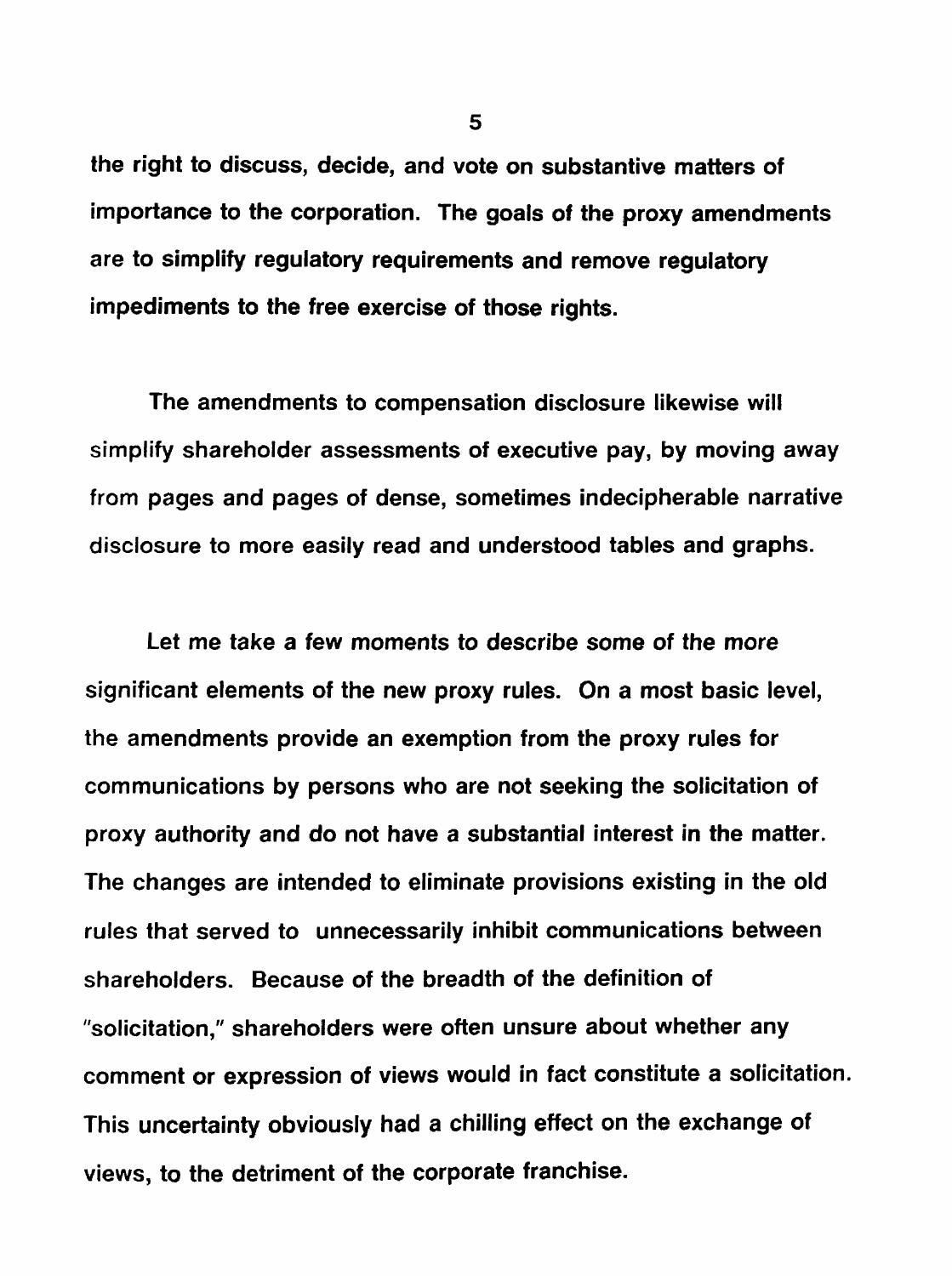The new rules exempt a number of types of solicitations, thereby removing the question about coverage and the subsequent burdens and cost of federal regulation. Statements made pursuant to the newly created exemption are not subject to the filing and dissemination requirements, and to a large part are exempt from the new notice requirement as well. Oral communications made by eligible persons are completely exempt from the proxy rules, except of course the anti-fraud provisions of Rule 14a-9. Written statements carry a notice requirement, requiring the filing of the soliciting materials with the Commission and the exchanges within three days, but only when the soliciting person holds in excess of \$5 million of the issuer's securities.

Anyone outside nine identified categories is free to avail themselves of the exemption. In effect, the nine groups attempt to cover the concept of "interested person." Those categories include the registrant or its affiliate, officers and directors of the registrant acting on behalf of the registrant, officers and directors of another ineligible person, competing bidders or acquirors, Form 130 filers planning or reserving the right to seek control or elect directors, proxy solicitors hired by an ineligible person, interested persons of an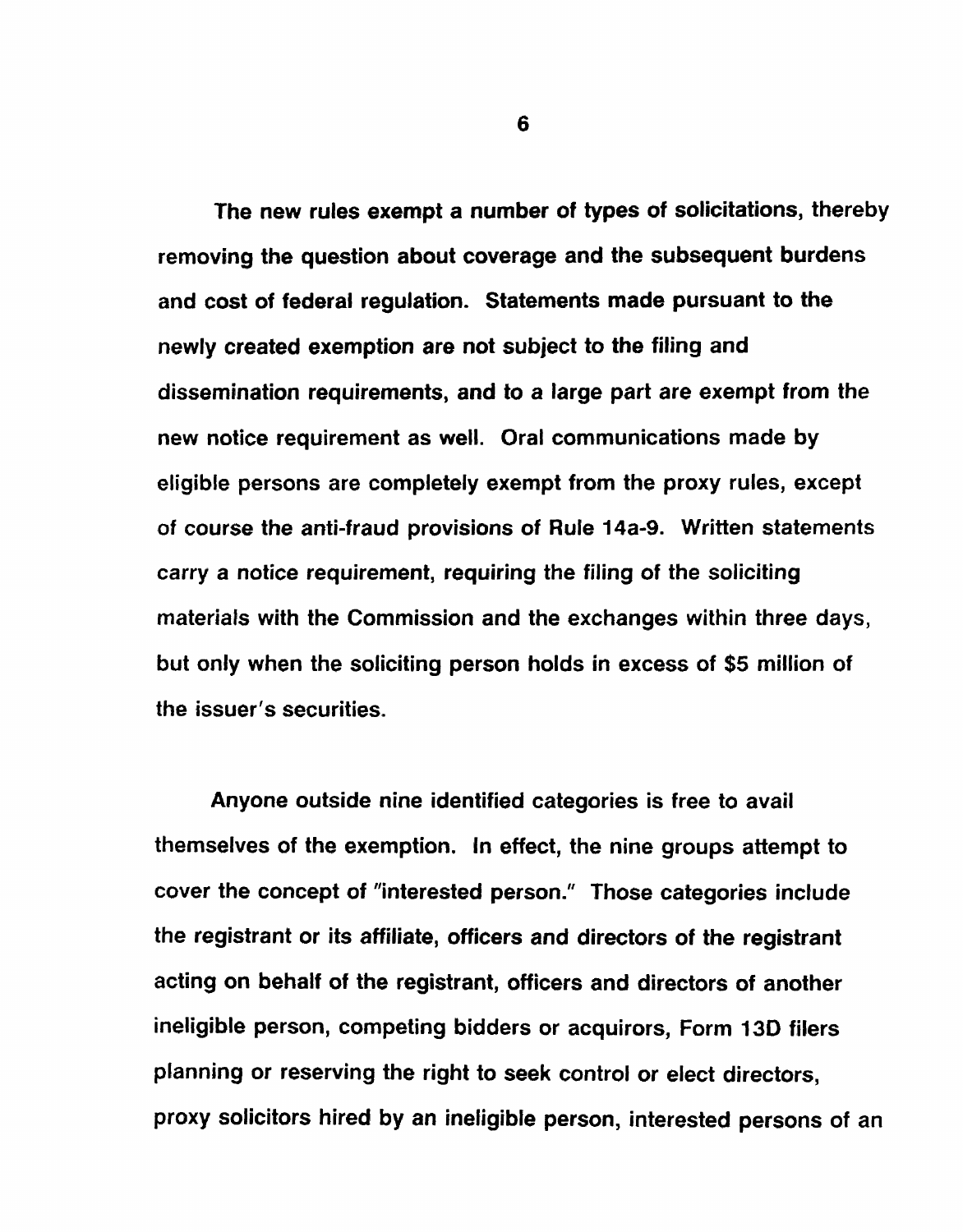investment company registrant, nominees, or any other person with a substantial interest other than as shareholder or employee. This categorization, along with the \$5 million notice threshold, should ensure that individual and institutional shareholders are free to communicate among themselves without the fear of unnecessary or excessive government intervention.

Other steps were taken intending to promote the free exchange of ideas among shareholders. For example, solicitations using the broadcast media or the press will no longer trigger an obligation to mail a proxy statement to all shareholders. Formerly, such use of a public forum was viewed as soliciting material furnished to all shareholders, thereby incurring the significant cost of mailing the materials to all shareholders. The amendment eliminates that cost, making such public communication possible where often it wasn't before. Likewise, announcements made by a shareholder as to how the shareholder intends to vote are not covered by the proxy rules. Further, solicitations may begin on the basis of preliminary proxy statements, allowing parties additional time to discuss proposals with shareholders prior to the dissemination of definitive materials and the proxy card.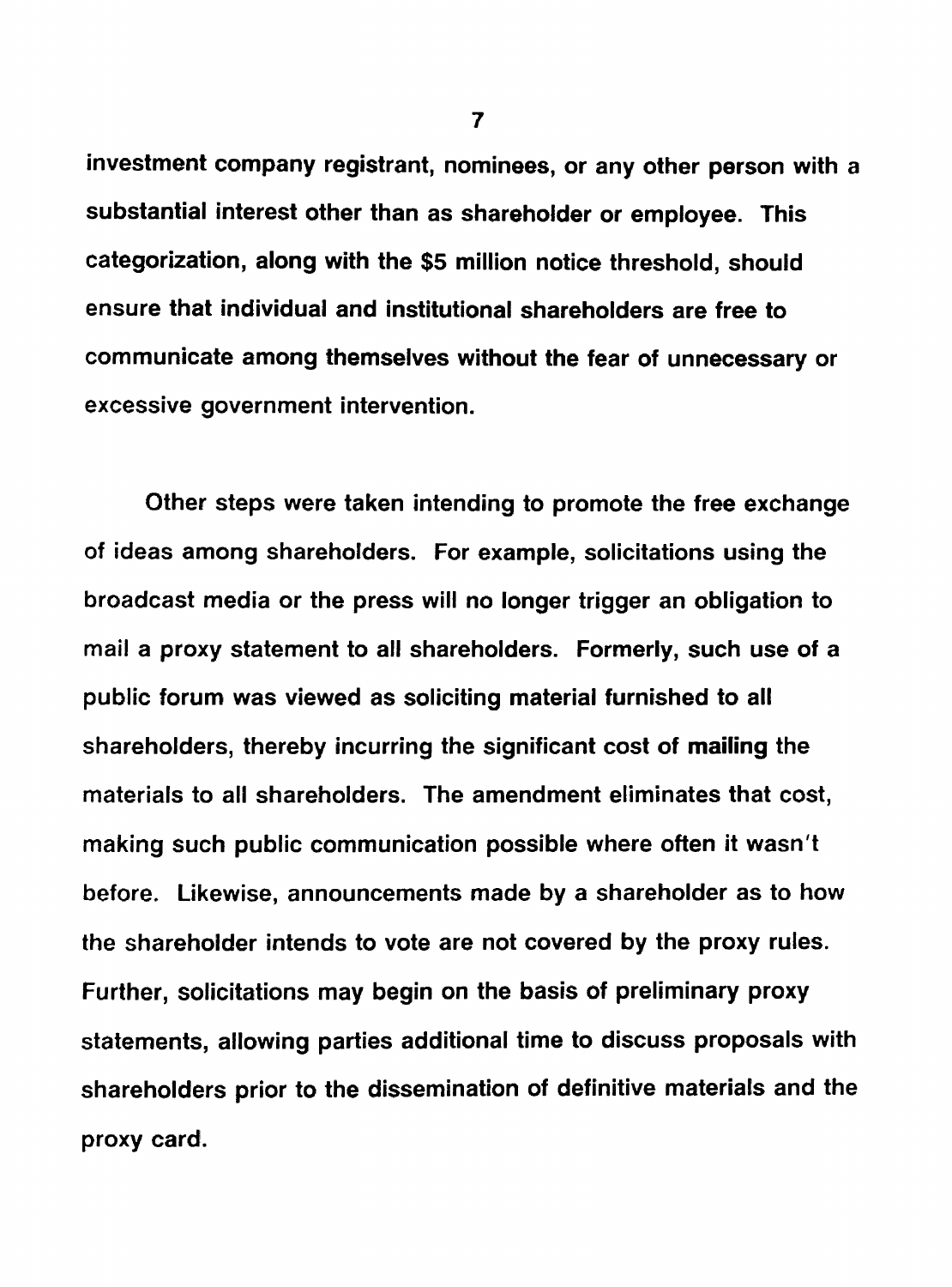Despite the sense of satisfaction I feel about the Commission's efforts to free the flow of information among shareholders, I hesitate to refer to the amendments as a perfect package. The one area where I wish that we would have pushed a little farther was with shareholder lists.

The rule as it existed gave the registrant the option of either providing to a requesting shareholder a list of all shareholders or mailing the requesting shareholder's soliciting materials directly to the targeted group or subgroup of shareholders. As proposed, the amendments would have allowed shareholders in almost any context to have the option, instead of the registrant. As adopted, however, the mail or receive option remains with the registrant, except in the case of roll-ups and going-private transactions.

Although those two areas are a good place to start, I personally found merit in the comments by the academic and shareholder community supporting the provision as proposed. <sup>J</sup> worry about the costs that are controlled by registrants but passed on to requestors, and about the ability of registrants to resolicit, or follow the solicitor's mailings with materials of their own, while the shareholder lacks the ability to make continued responsive mailings. I intend to keep a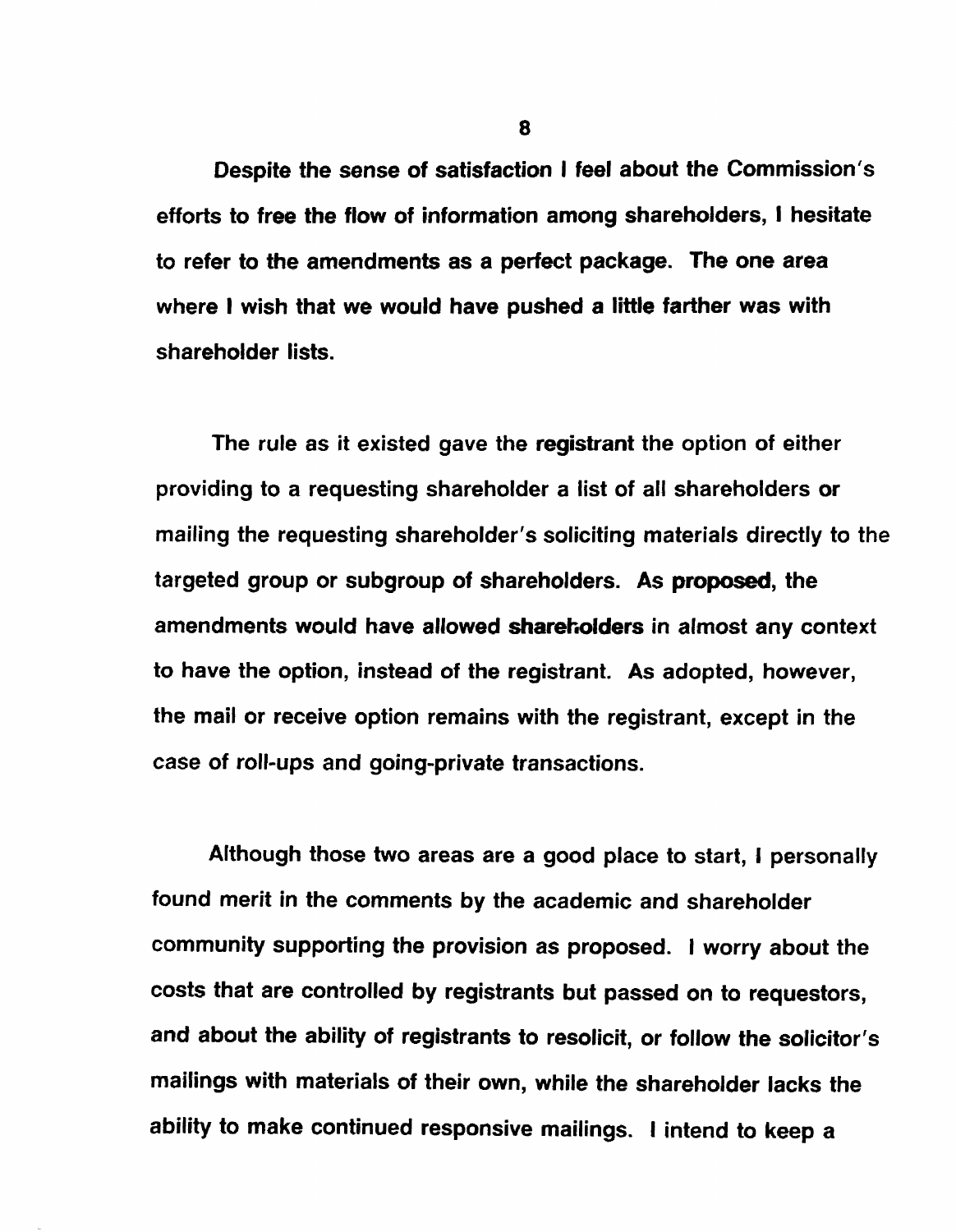watchful eye on this issue, to determine whether the positive but modest steps that we have taken in this area serve to satisfy shareholder participants.

I must confess, however, that my disappointment over the shareholder list issue is more than offset by the steps we took to correct a flaw in the bona fide nominee rule. As I have before, I must credit academics Ron Gilson, Lilli Gordon, and John Pound with getting me to focus clearly on this issue.

For everything that the proxy rule amendment package will do to improve the franchise by making the market for corporate information freer and more efficient, nothing makes the franchise more meaningful than the increased ability of shareholders to play a role in the nominating process. Facilitating the possibility of minority representation on the Board allows for constructive engagement, which is almost always preferable to a contest for control. The bona fide nominee rule changes will make it possible for dissident shareholders to nominate and elect a minority of directors to the Board.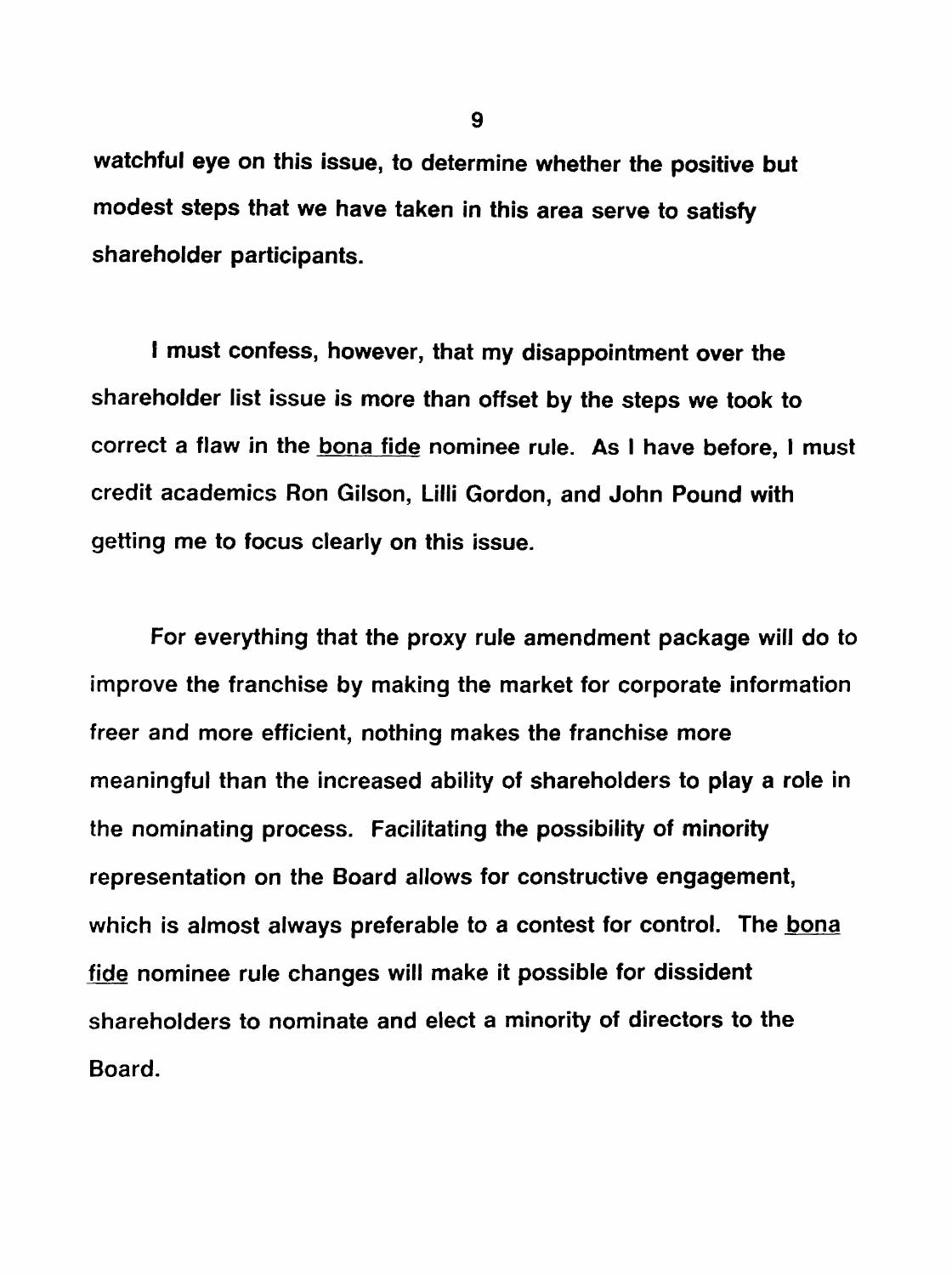The modifications to the bona fide nominee rule eliminated unintentional regulatory barriers to proposing or electing a minority of directors. As it stood, the rule prevented a dissident from including management's nominees on the same slate as his own nominees. The practical result was to either force the dissident to run a short slate, which partially disenfranchised those who voted for it, or to run a full slate of dissident nominees, hence commencing a contest for control.

The Commission chose a partial solution to the problem, opting not for the most simple approach that would permit the inclusion of some management nominees on the dissident's proxy. This simple fix approach was the target of a number of comments, mostly negative. Some corporate commentators argued that a change that facilitated minority representation was a bad idea, leading to a loss of collegiality and making the Board less effective. Of the hundreds of comments I read in connection with the proxy proposals, I found those to be the least compelling. Boards of directors are not supposed to act as fraternities or exclusive clubs, and a threatened loss of collegiality is far less important than the inability of dissatisfied investors to make their feelings known or the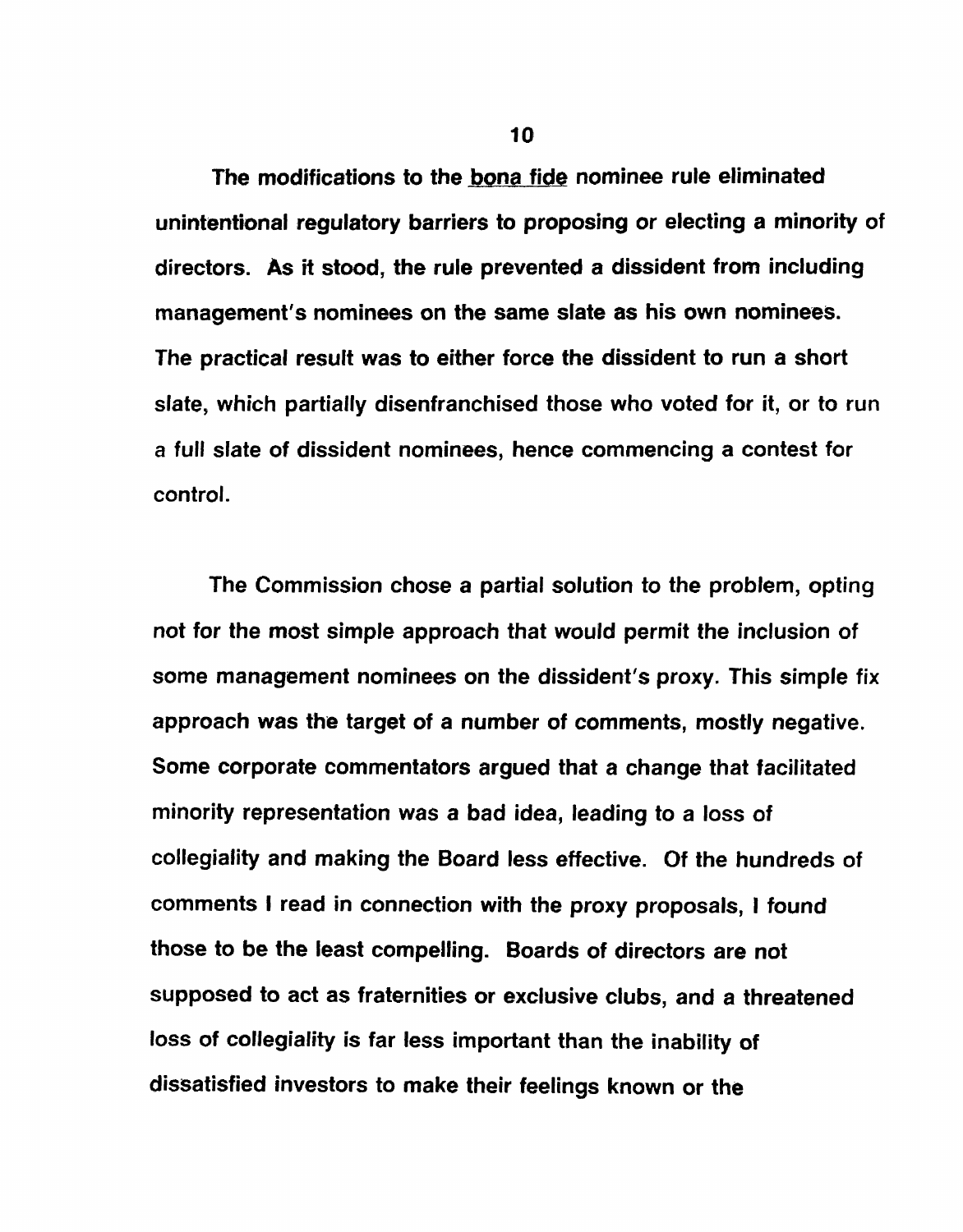commencement of a damaging and perhaps unnecessary fight for control.

As I said, the Commission did not opt for the simplest solution, but I believe the end result was a good one. As adopted, the bona fide nominee rule will no longer require a soliciting shareholder to ask other shareholders to forego voting for any management nominee. The soliciting shareholder will not, however, be allowed to use the names of company nominees to fill out the shareholder's slate without their consent. Instead, a soliciting shareholder can vote the proxy in favor of the company's nominees other than those specifically excluded by the soliciting shareholder. The soliciting shareholder must clearly disclose that the company's nominees have not agreed to serve if the dissident nominees are elected.

In the final analysis, the important question is: What will be the result of these initiatives? Well, hopefully, it will mean a more informed and enlightened shareholder community. We might then assume that a better informed shareholder base would lead to improved Board-shareholder communication, and more enlightened boards of directors - a goal that I believe is not merely laudable, but in fact is absolutely necessary.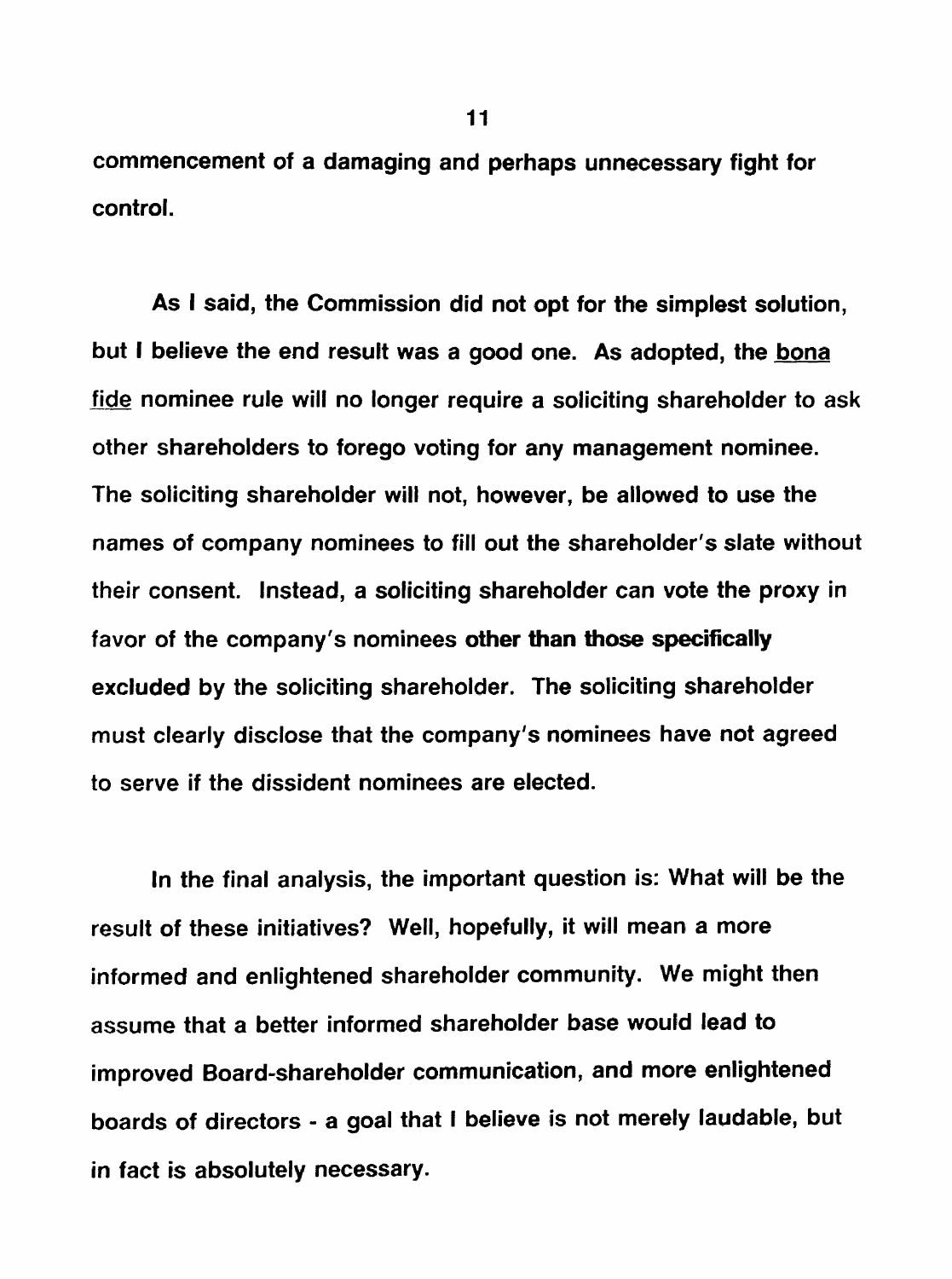I am also hopeful that strengthening the traditional lines of communication will result in a diminished need to explore new, and often imperfect, means of communication between shareholders and Boards of Directors. One such example is shareholder oversight committees. Last year, for example, Exxon Corp. received a shareholder proposal which would have required the creation of a committee of shareholder representatives. The proposal would have required the creation of a three person shareholder board with the responsibility for reviewing the efforts of the Board of Directors. Only sizeable, particularly institutional, shareholders would have been eligible, and the committee would have been permitted to include in the company's proxy statement a report evaluating the performance of the Board during the previous year.

To me this attempt to pave a new avenue for Board-shareholder communication was flawed. I was concerned about the institution of an oversight board without any clearly defined duties. I commented at the time that if a shareholder advisory committee truly were necessary, then the Board probably was not doing its job, and the idea of adding another layer of bureaucracy probably was not the best solution.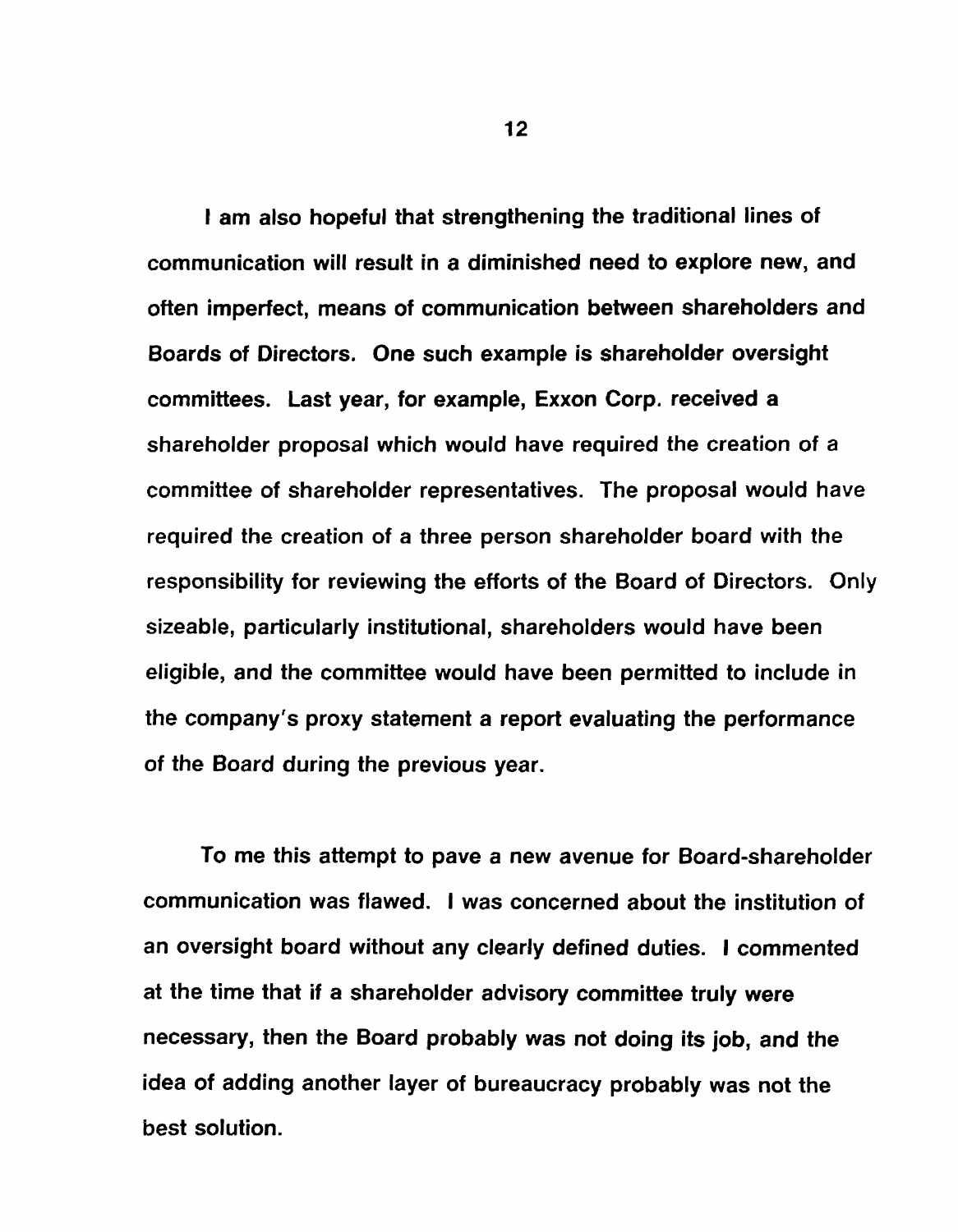I would like to believe that the steps we have taken to improve shareholders' communication with one another and with their Boards will result in the decline in the need or demand for such proposals, as shareholders begin to believe that they can make their views and preferences known to the Board and to management, and that they have legitimate options other than to vote with their feet.

I suspect, however, that we at the SEC cannot take the credit or responsibility for all developments in the realm of communication in the corporate community. There has been much discussion lately of "relationship investing," or the increase in interaction between corporations and their larger institutional investors. Terminology notwithstanding, the idea of institutional investors seeking influence in the boardroom certainly is not novel. CALPERS and other public pension funds have been on the cutting edge of shareholder activism, from crafting South Africa-less portfolios to immersing themselves in the one share, one vote debate of a few years ago. What has changed is the increased willingness of managements to listen, and the reduced ability of these massive pension funds to sell. As others have noted, when a fund's assets reach into the tens of billions of dollars, the ability to move in and out of stocks is hampered by the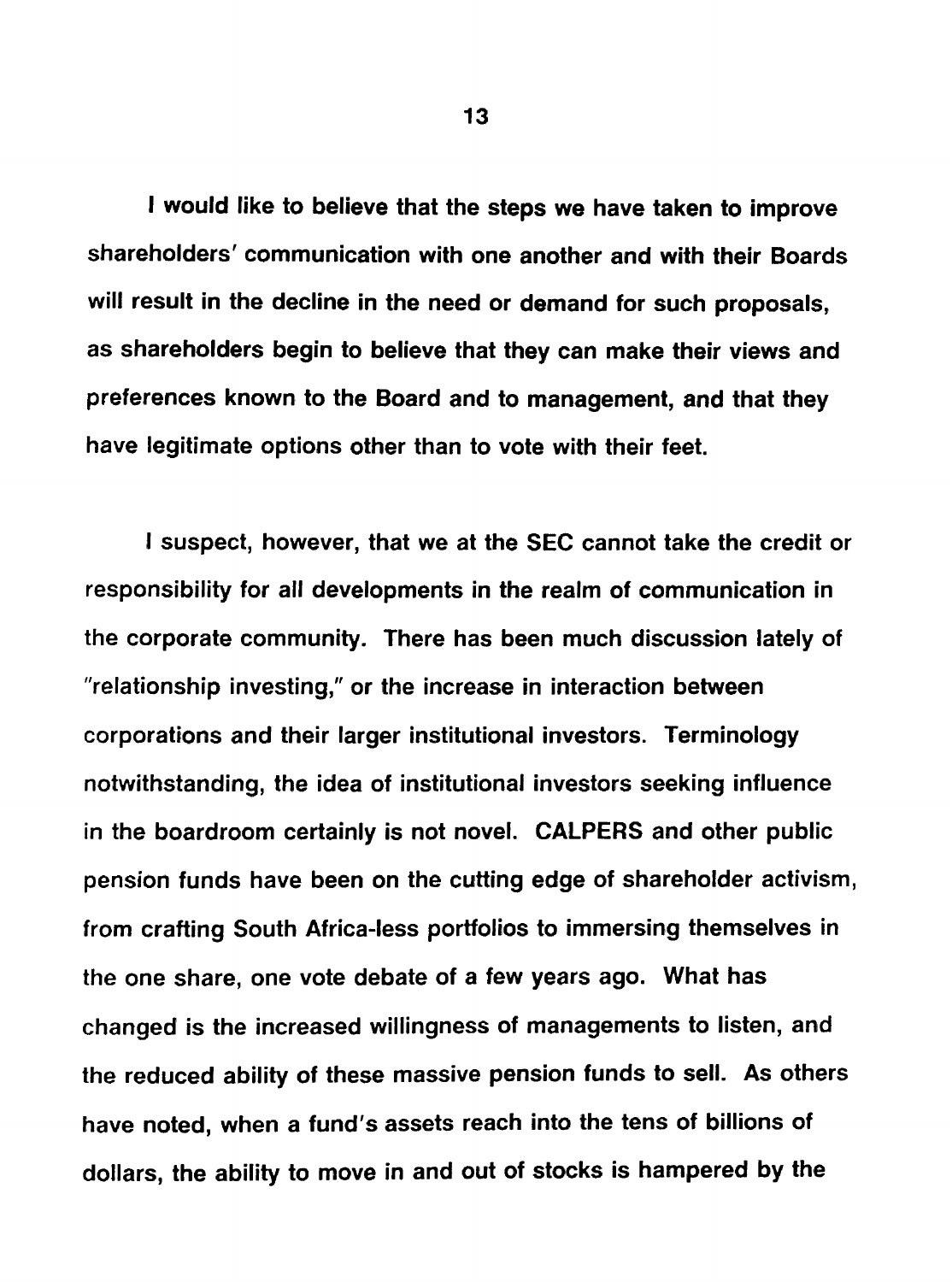absence of other, similar investment choices, and the downward effect that large sales can have on the market. Corporate boards and managements have come to realize that they must listen, given the significant percentage of the market held in the hands of the large institutions. And more than listen, they must often negotiate with their largest shareholders.

Certainly any development that increases communication between owners and managers is a positive one. This movement in one way complements the Commission's proxy rules, but in another makes the rule changes even more important. My concern about the impact of large investors can only run so deep; financial reality will always go a long way toward protecting their franchise. I believe that the proxy rule amendments will permit, to an extent greater than ever before, small shareholders to interact to determine whether there is a mutuality of opinion or interest, regardless of whether or not it conforms with the interests of management and large shareholders.

I am proud of the steps the Commission has taken to protect and improve the corporate franchise for small and large investors alike. An informed electorate, in the corporate as in the political world, is essential to effective governance. I foresee the shareholder